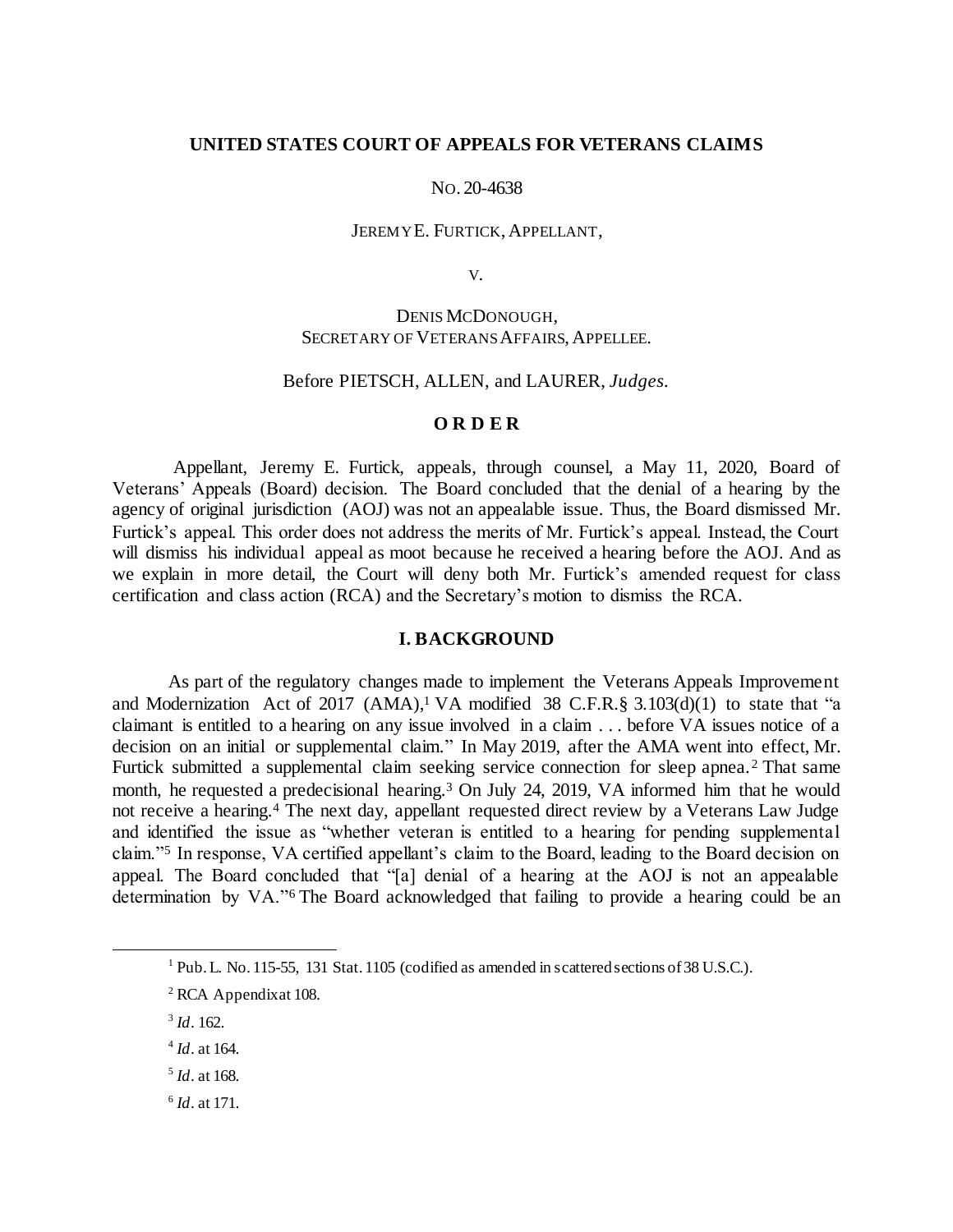error, but it reasoned that Mr. Furtick could raise that error in an appeal from a decision denying benefits.<sup>7</sup> This is precisely what Mr. Furtick did.

On July 29, 2019, VA sent Mr. Furtick a rating decision dated July 25, 2019, denying his sleep apnea claim.<sup>8</sup> On July 24, 2020, Mr. Furtick appealed VA's denial of his sleep apnea claim and requested higher level review (HLR).<sup>9</sup> That November, Mr. Furtick clarified that the focus of his HLR should be the AOJ's failure to provide a hearing before deciding his supplemental claim.<sup>10</sup> In response, VA issued a December 2020 decision acknowledging that Mr. Furtick was entitled to a hearing on his sleep apnea claim.<sup>11</sup> And so, VA scheduled a hearing for Mr. Furtick for March 23, 2021. Mr. Furtick reports that "the hearing proceeded as scheduled."<sup>12</sup>

While he was appealing VA's denial of a hearing through the HLR process, Mr. Furtick also pursued his appeal of the Board decision here. As part of this appeal, Mr. Furtick seeks to represent a class of "[a]ll current claimants for VA benefits who have requested a hearing at the [AOJ] during the pendency of an initial (original) or supplemental claim to the Veterans Benefits Administration, and whom the AOJ has deprived of the requested pre-decisional hearing."<sup>13</sup> Besides asking for class certification, Mr. Furtick asks us to find that VA unlawfully withheld a hearing, in violation of 38 C.F.R. § 3.103(d)(1), and to "vacate any less than fully favorable VA decisions made without first having afforded the Class member a requested pre-decisional AOJ hearing."<sup>14</sup>

The Secretary requests that we dismiss Mr. Furtick's RCA because the issue of whether claimants are entitled to a predecisional hearing is not one that appellant can raise within the context of his appeal.<sup>15</sup> The Secretary asserts that the Court lacks jurisdiction to address the merits of a matter that the Board dismissed and thus the Court should dismiss the RCA. <sup>16</sup> The Court agrees with the Secretary in that the Board decision at issue did not address whether claimants are entitled to a predecisional hearing but dismissed because there was no appealable determination. So the Secretary raises a valid concern about appellant's request to represent the class he has identified. But the Secretary requests the wrong remedy. As we explain below, the fact that Mr. Furtick seeks relief for a class of claimants based on an issue that the Board did not decide prevents the Court from certifying the class.

l

<sup>7</sup> *Id*. at 172.

<sup>8</sup> *Id*. at 185.

<sup>9</sup> Secretary's February 22, 2021, *Solze* Notice at Exhibit A; *see Solze v. Shinseki*, 26 Vet.App. 299, 301 (2013) (per curiam order) ("[T]he parties are under a duty to notify the Court of developments that could deprive the Court of jurisdiction or otherwise affect its decision." (citing *Fusari v. Steinberg*, 419 U.S. 379, 391 (1975))).

<sup>10</sup> *Id.* at Exhibit B.

<sup>11</sup> *Id*. at Exhibit C.

<sup>12</sup> Appellant's March 23, 2021, *Solze* Notice at 1.

 $13$  RCA at 1.

<sup>14</sup> *Id*. at 24.

<sup>&</sup>lt;sup>15</sup> Secretary's Motion to Dismiss at 5-6.

<sup>16</sup> *Id.*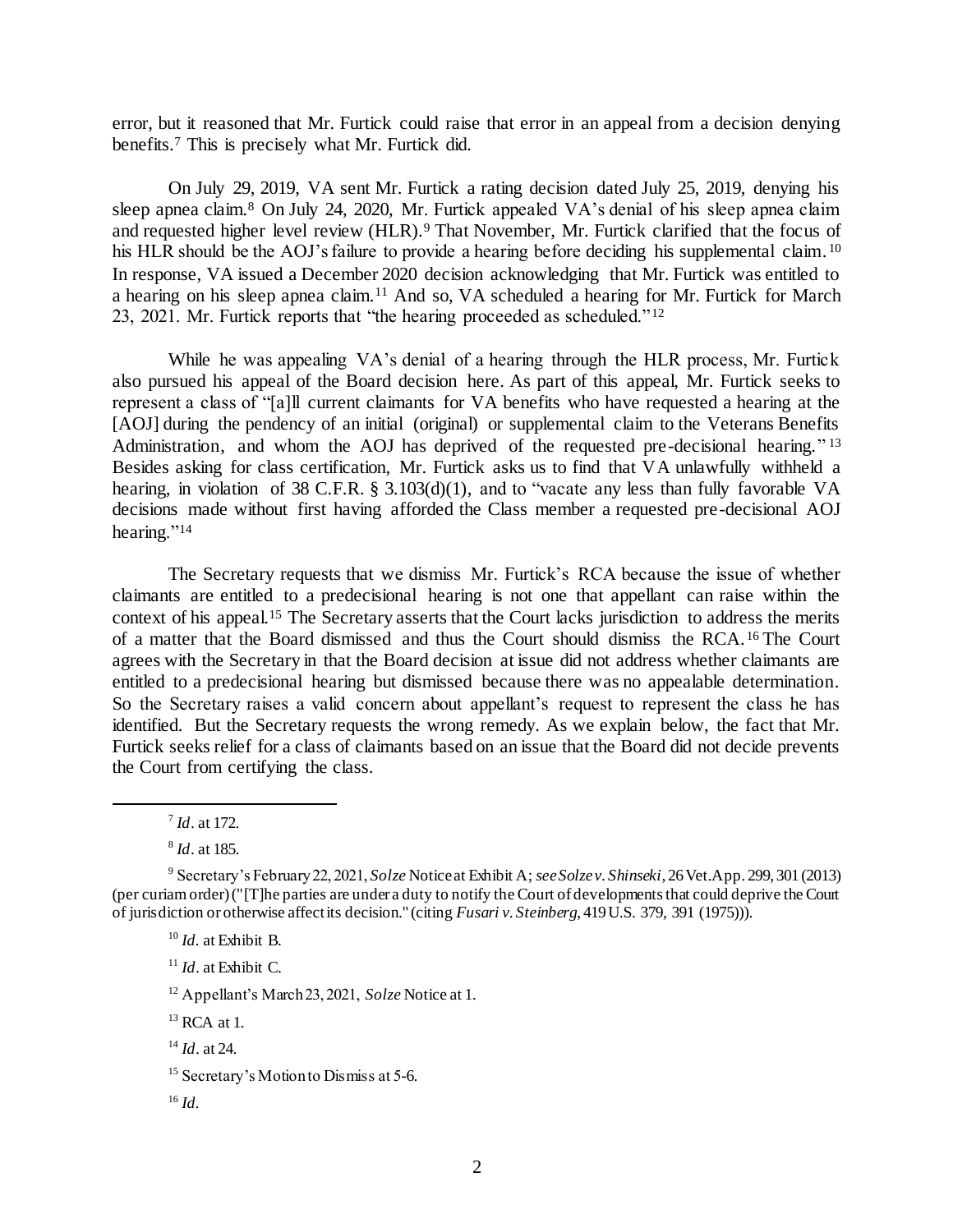## **II. ANALYSIS**

#### A. Mr. Furtick's Individual Appeal

This Court adheres to the case-or-controversy jurisdictional requirements imposed by Article III of the U.S. Constitution.<sup>17</sup> "'[W]hen the issues presented are no longer "live" or the parties lack a legally cognizable interest in the outcome," the case or controversy becomes moot.<sup>18</sup> And when a claimant receives the relief sought on appeal, the appropriate course is to dismiss the claimant's appeal as moot.<sup>19</sup>

Here, there is no longer a live case or controversy on Mr. Furtick's individual appeal because he has received his requested relief: a hearing before the AOJ. VA scheduled a hearing on Mr. Furtick's sleep apnea claim, and Mr. Furtick reported that "the hearing proceeded as scheduled."<sup>20</sup> What's more, appellant does not oppose the Court dismissing his individual appeal as moot. <sup>21</sup> Thus, the appropriate action for this Court is to dismiss Mr. Furtick's individua l appeal.<sup>22</sup>

This Court has faced the question before of whether requests for class action should continue after the "'named plaintiff's claim'" was rendered moot.<sup>23</sup> The class certification issue may continue if an exception to mootness applies.<sup>24</sup> We will assume for our decision that an exception to mootness allows this RCA to continue even though we dismiss Mr. Furtick's individual appeal as moot.

l

<sup>17</sup> *Cardona v. Shinseki*, 26 Vet.App. 472, 474 (2014) (per curiam order); *Mokal v. Derwinski*, 1 Vet.App. 12, 13 (1990).

<sup>18</sup> *Godsey v. Wilkie*, 31 Vet.App. 207, 218 (2019) (quoting *Los Angeles Cnty. v. Davis*, 440 U.S. 625, 631 (1979)); *Bond v. Derwinski*, 2 Vet.App. 376, 377 (1992) (per curiam).

<sup>19</sup> *Long v. Principi*, 17 Vet.App. 555, 556-57 (2004).

<sup>20</sup> Appellant's March 23, 2021, *Solze* Notice at 1.

 $^{21}$  Appellant's Response to May 12, 2021, Order. On May 12, 2021, the Court ordered the parties to file memoranda addressing whether the case was moot. In his response, appellant does not argue that his individual appeal should not be dismissed as moot.

<sup>22</sup> *See Ruhrgas AG v. Marathon Oil Co.*, 526 U.S. 574, 578, 584-85 (1999) (holding that there is no "sequencing of jurisdictional issues" and that federal courts may "choose among threshold grounds for denying audience to a case on the merits"). To the extent that we may lack jurisdiction to review the May 11, 2020, Board decision on appeal, we do not reach that question, as we dismiss on other jurisdictional grounds. *See id*.

<sup>23</sup> *Godsey*, 31 Vet.App. at 218-20 (quoting *Monk v. Shulkin*, 855 F.3d 1312, 1317 (Fed. Cir. 2017)).

<sup>24</sup> *Id.*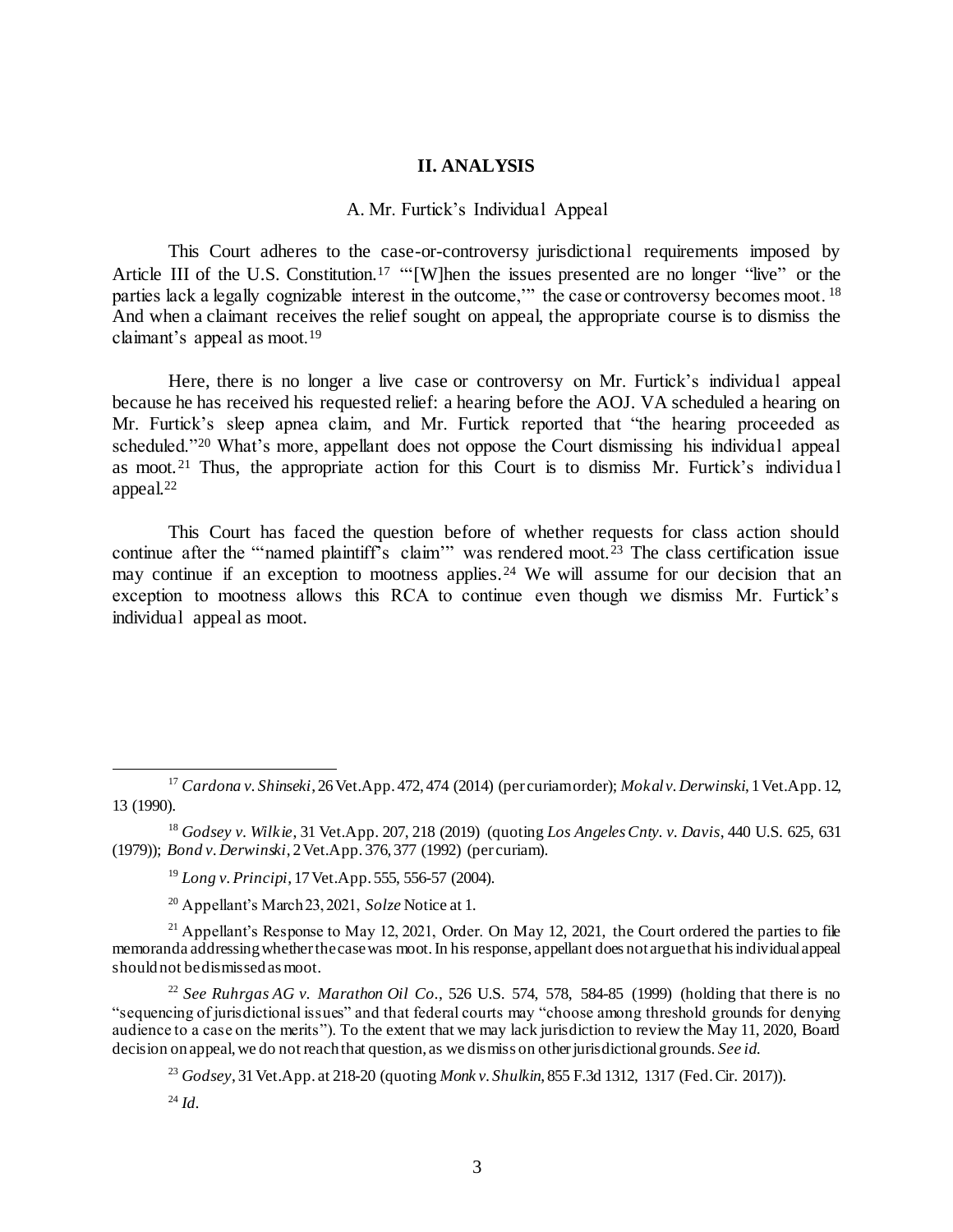## B. Class Action

To determine the propriety of the RCA, we ask whether the proposed class meets the requirements for class certification.<sup>25</sup> The Court sets out the prerequisites for class certification in Rule 23 of our Rules of Practice and Procedure. Class certification is appropriate when

> (1) the class is so numerous that consolidating individual actions in the Court is impracticable;

> (2) there are questions of law or fact common to the class;

(3) the legal issue or issues being raised by the representative parties on the merits are typical of the legal issues that could be raised by the class;

(4) the representative parties will fairly and adequately protect the interests of the class; and

(5) the Secretary or one or more official(s), agent(s), or employee(s) of the Department of Veterans Affairs has acted or failed to act on grounds that apply generally to the class, so that final injunctive or other appropriate relief is appropriate respecting the class as a whole.<sup>26</sup>

The Court will also consider whether class decision is superior to "a precedential decision granting relief on a non-class action basis."<sup>27</sup> This inquiry involves its own nonexclusive list of factors.<sup>28</sup> Like under the Federal Rules of Civil Procedure, a party seeking class certification must prove, by a preponderance of the evidence, that he or she meets each requirement under the rules. <sup>29</sup> Thus, if a claimant fails to meet even one of the requirements, the Court will deny the RCA.

Like other courts, "[w]e must conduct 'a rigorous analysis' of the proposed class."<sup>30</sup> Applying this standard to Mr. Furtick's RCA, the Court finds that he fails to show "that final

l

<sup>29</sup> *Id*. at 189 (citing *Wal-Mart Stores, Inc. v. Dukes*, 564 U.S. 338, 350 (2011)).

<sup>25</sup> *See Eisen v. Carlisle & Jacquelin*, 417 U.S. 156, 177 (1984) (holding that a court should first assess whether a requested class action satisfies procedural requirements under Rule 23 of the Federal Rules of Civil Procedure before conducting an inquiry into the merits of the claims advanced).

<sup>26</sup> U.S.VET. APP.R*.* 23(a).

<sup>&</sup>lt;sup>27</sup> U.S. VET. APP. R.  $22(a)(3)$ .

<sup>28</sup> *Skaar v. Wilkie*, 32 Vet.App. 156, 191 (2019) (holding that among other factors, the Court will consider "whether (i) the challenge is collateral to a claim for benefits; (ii) litigation of the challenge involves compiling a complex factual record; (iii) the appellate record is sufficiently developed to permit judicial review of the challenged conduct; and (iv) the putative class has alleged sufficient facts suggesting a need for remedial enforcement ").

<sup>30</sup> *Skaar*, 32 Vet.App. at 190 (quoting *Gen. Tel. Co. of the Sw. v. Falcon*, 457 U.S. 147, 160-61 (1982)).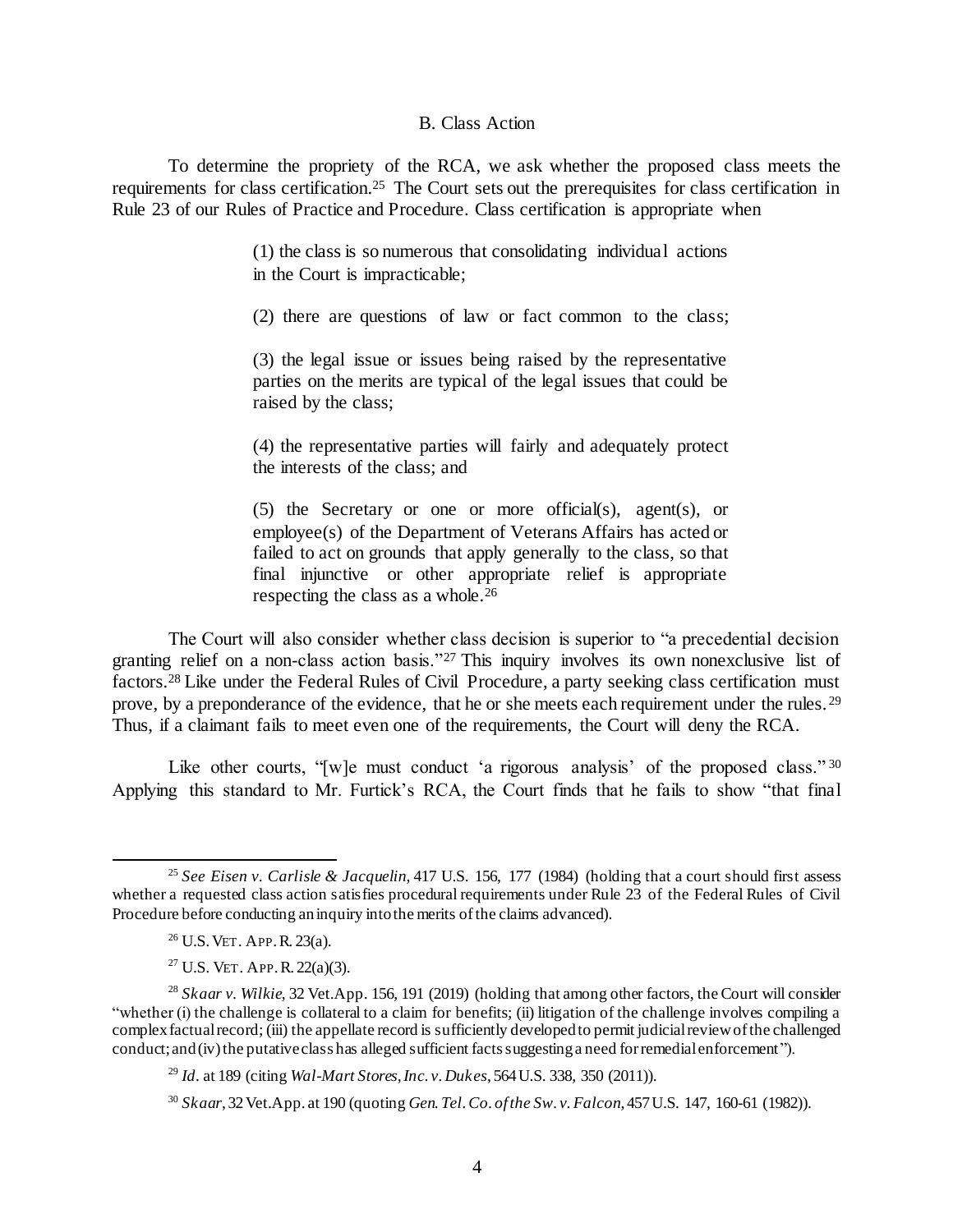injunctive or other appropriate relief is appropriate respecting the class as a whole."<sup>31</sup> That is, he fails to meet the fifth class action requirement. Like with the corresponding Federal Rule of Civil Procedure, the central inquiry for the Court under Rule  $23(a)(5)$  is whether the same injunctive or other relief is appropriate for both the representative and the members of the proposed class. <sup>32</sup> The Supreme Court has held that, in the Rule 23(b)(2) setting, class certification is appropriate "only when a single injunction or declaratory judgment would provide relief to each member of the class." <sup>33</sup> "The key to the (b)(2) class is 'the indivisible nature of the injunctive or declaratory remedy warranted—the notion that the conduct is such that it can be enjoined or declared unlawful only as to all of the class members or as to none of them.'" <sup>34</sup> In other words, "the injuries sustained by the class must be 'sufficiently similar that they can be addressed' in a 'single injunction that need not differentiate between class members.'"<sup>35</sup>

We need not here explore the full scope of the import of the Supreme Court's decision in *Wal-Mart* as it relates to our Rule 23(a)(5). The problem for Mr. Furtick is that he and his purported class would not share the same relief at all given the Board's decision and the definition of the class Mr. Furtick seeks to represent. Our "jurisdiction is premised on and defined by the Board's decision concerning the matter being appealed." <sup>36</sup> This means that "when the Board has not rendered a decision on a particular issue, [this Court] has no jurisdiction to consider it under section  $7252(a)$ ."<sup>37</sup> And here, the Board has not decided whether a claimant is entitled to a predecisional hearing.

Instead, the Board decided that Mr. Furtick could not appeal the denial of a hearing as a stand-alone appellate claim. Thus, the Board dismissed his appeal without deciding whether he was entitled to a hearing. As a result, we would be limited to deciding whether a claimant has a right to appeal the AOJ's denial of a hearing. If Mr. Furtick's claim had continued, and had he prevailed on the merits of his appeal, we could order the Board to adjudicate his claim. In this hypothetical, if Mr. Furtick was also representing a class, we could enjoin the Board from refusing jurisdiction from claimants who want to appeal the AOJ's denial of a hearing.<sup>38</sup> But no matter what, we would not reach the question of whether a claimant is entitled to a predecisional hearing. That would be something for the Board to address on remand.

l

<sup>35</sup> *Vallario v. Vandehey*, 554 F.3d 1259, 1268 (10th Cir. 2009) (quoting *Shook v. Bd. of Cnty.Comm'rs of El Paso*, 543 F.3d 597, 604 (10th Cir. 2008)).

<sup>36</sup> *Ledford v. West*, 136 F.3d 776, 779 (Fed. Cir. 1998).

<sup>37</sup> *Howard v. Gober*, 220 F.3d 1341, 1344 (Fed. Cir. 2000).

<sup>31</sup> U.S. VET. APP.R*.* 23(a).

<sup>32</sup> *Compare* U.S. VET.APP.R. 23(a)(5), *with* FED.R.CIV. P. 23(b)(2).

<sup>33</sup> *Wal-Mart Stores, Inc.*, 564 U.S. at 360.

<sup>34</sup> *Id*. (quoting Richard A. Nagareda*,Class Certification in the Age of Aggregate Proof*, 84 N.Y.U. L. REV. 97, 132 (2009)).

<sup>&</sup>lt;sup>38</sup> In his initial class motion, Mr. Furtick sought to represent a class of "[a]ll claimants who have been denied the right to appeal the denial of an AOJ hearing to the Board." Appellant's Motion for Class Certification and Class Action at 3. Yet, when he filed his amended RCA, Mr. Furtick removed this class definition and maintained a separate proposed class. So the Court will not consider modifying Mr. Furtick's current class definition to match our jurisdictional limitations. Mr. Furtick does not want to represent theclass as defined in his initial class motion.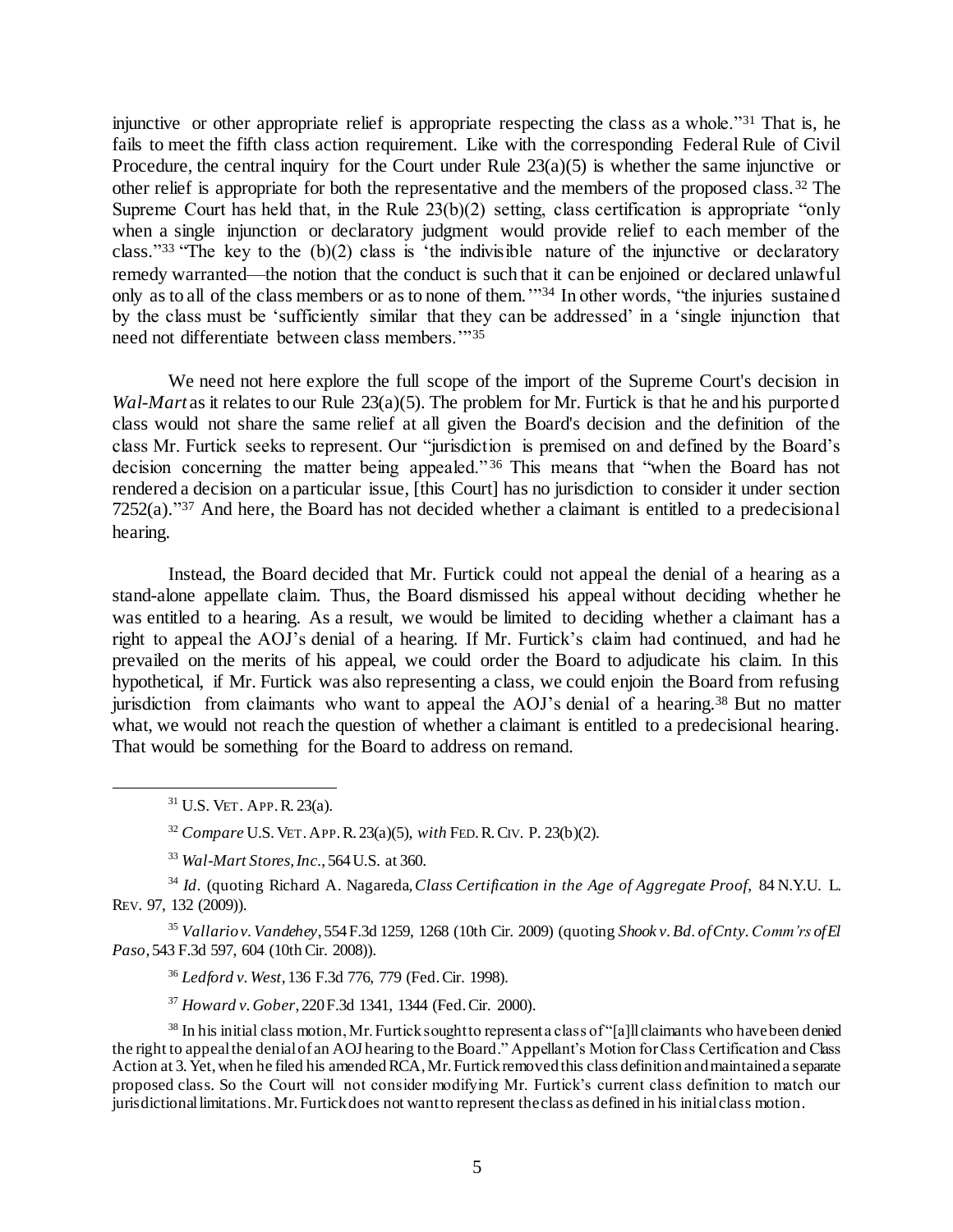Yet that is precisely the issue Mr. Furtick would like us to decide. He wants us to certify a class of "[a]ll current claimants for VA benefits who have requested a hearing at the [AOJ] during the pendency of an initial (original) or supplemental claim to the Veterans Benefits Administration, and whom the AOJ has deprived of the requested pre-decisional hearing."<sup>39</sup> After we've certified a class, Mr. Furtick asks that we find that VA unlawfully withheld a hearing, in violation of 38 C.F.R. § 3.103(d)(1), and he asks us to "vacate any less than fully favorable VA decisions made without first having afforded the Class member a requested pre-decisional AOJ hearing."<sup>40</sup> In other words, Mr. Furtick asks us to decide whether a claimant is entitled to a predecisional hearing. As we explained, that question is outside our jurisdiction. Thus, the requested relief is also outside our jurisdiction.

This brings us back to Rule  $23(a)(5)$ . To have a class certified, Mr. Furtick would need to show that both he and the class would benefit from the same injunctive or other appropriate relief. <sup>41</sup> But here that is impossible. With Mr. Furtick as the class representative, the Court lacks jurisdiction to provide the requested class relief. To be clear, the Court can provide relief to Mr. Furtick, but that relief would not include the relief he requests on behalf of the class. Thus, class certification is inappropriate because a single injunction or other relief would not provide relief to each member of the class he has sought to represent.<sup>42</sup> And so the Court will deny Mr. Furtick's RCA.<sup>43</sup> Because Mr. Furtick cannot meet one of the requirements, we need not address the remaining ones.

## **III. CONCLUSION**

For these reasons, it is

ORDERED that the stay of proceedings is lifted. It is also

ORDERED that Mr. Furtick's appeal of a May 11, 2020, Board decision concluding that the denial of an AOJ hearing is not an appealable issue is DISMISSED as moot. It is also

ORDERED that the Secretary's February 3, 2021, motion to dismiss appellant's amended RCA is DENIED. It is also

ORDERED that appellant's November 20, 2020, amended RCA is DENIED.

DATED: August 25, 2021 PER CURIAM.

j

 $39$  RCA at 1.

<sup>40</sup> *Id*. at 24.

<sup>41</sup> U.S. VET. APP.R*.* 23(a).

<sup>42</sup> *Wal-Mart Stores, Inc.*, 564 U.S. at 360.

<sup>&</sup>lt;sup>43</sup> Under Rule  $23(b)(2)(A)$  the Court may determine that an RCA should be dismissed or denied without a response from the Secretary.